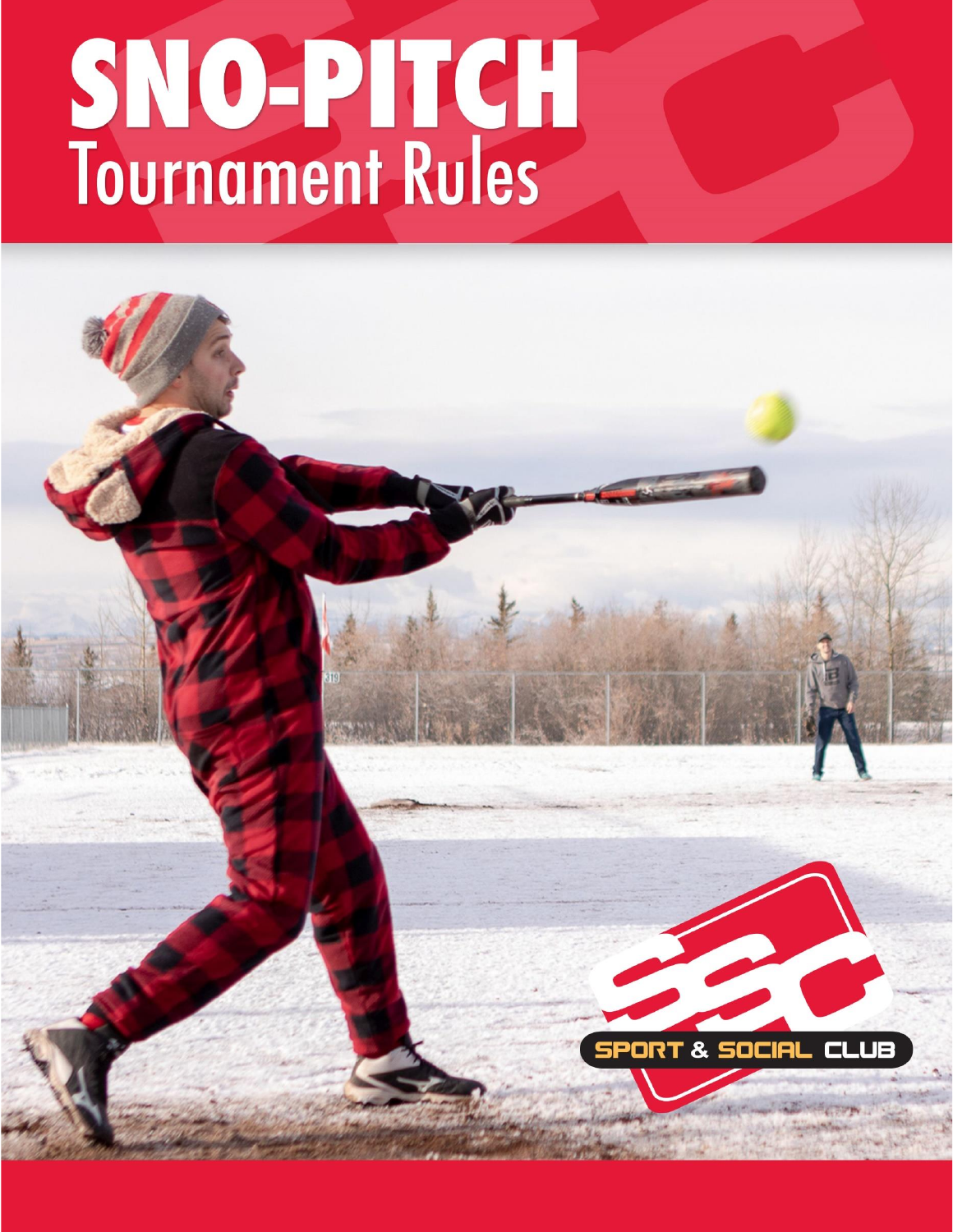# **CONTENTS**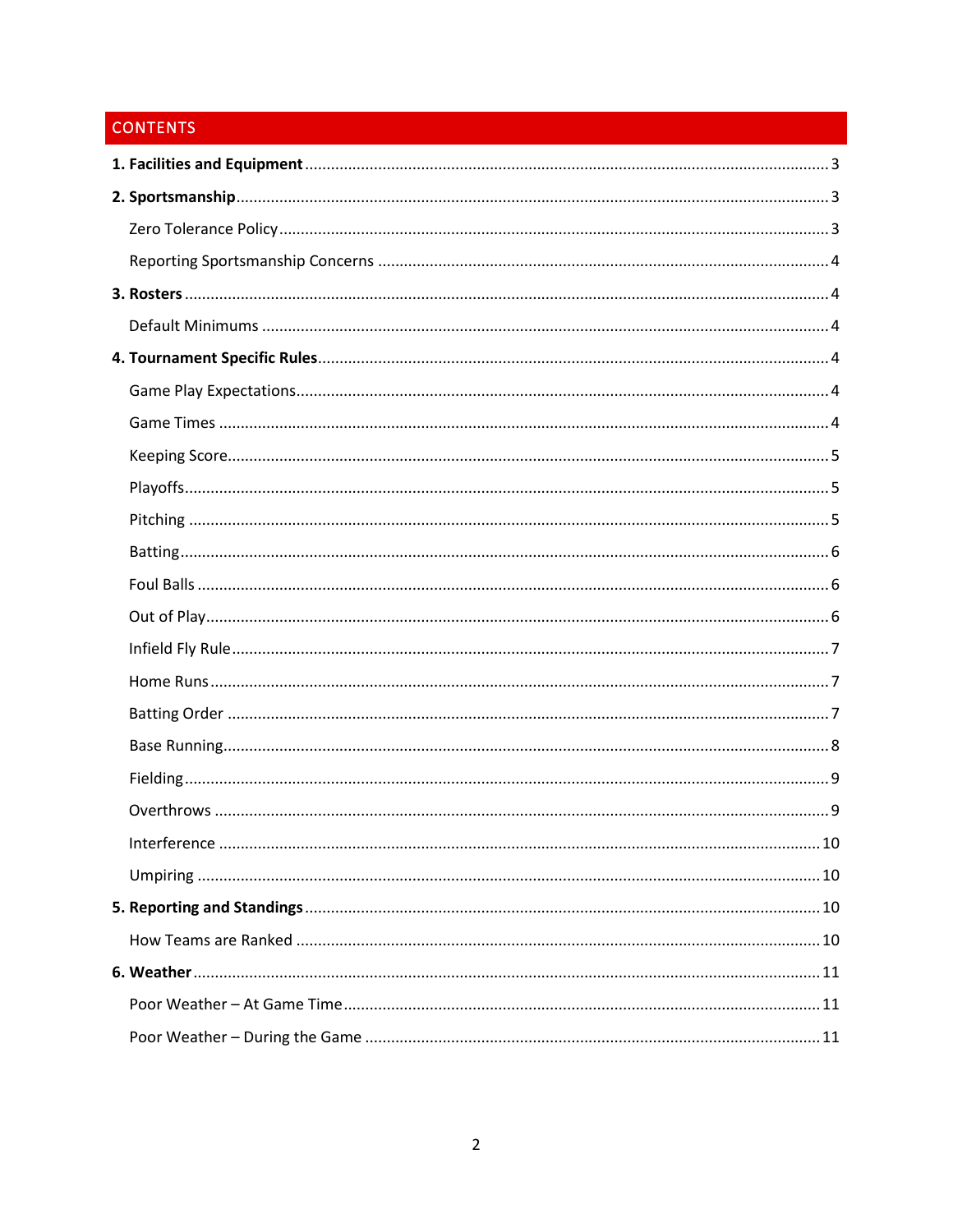# <span id="page-2-0"></span>1. FACILITIES AND EQUIPMENT

The SSC rents all facilities from private facilities or the Edmonton/Calgary City Recreation Department. As tenants, players must respect the standards and rules of each facility:

- Alcohol is strictly forbidden at facilities or in parking lots.
- Caretakers must always be treated with respect.
- Any player who causes a complaint regarding a facility rented by the SSC will face a \$100 fine and may be removed from the tournament and ejected from the league.
- The SSC/Facility staff will set-up the field prior to game time.
- Teams will be provided with reduced flight Sno-Pitch game balls, to be used throughout the tournament. Substitute balls are not allowed.
- Players will be responsible for bringing their own bats and gloves. Please view the *illegal bat list* for further information on SSC restrictions. If you are reported using an illegal bat, you may face suspension from the tournament.
- Players are not permitted to wear metal cleats.

# **Facility Complaint Policy: Any player who causes the SSC to receive an official complaint regarding a facility is subject to a \$100 fine and possible suspension from the tournament and leagues.**

# <span id="page-2-1"></span>2. SPORTSMANSHIP

**The SSC encourages a 'fun-first, winning-second' attitude in all tournaments. All players are expected to abide by the SSC sportsmanship policies, including:**

- Controlling emotions and actions at all times.
- Treating the facility, equipment, staff, other players, and coordinators with courtesy and respect.
- Avoiding retaliation under any circumstance.
- Providing feedback in a constructive manner to the SSC staff and being open to feedback from the SSC staff.

### <span id="page-2-2"></span>ZERO TOLERANCE POLICY

SSC Staff (including Games/Event/Beach Volleyball Coordinators) reserve the right to remove players immediately from a facility and/or league, tournament, or event if they are involved with any of the following acts toward a coordinator, facility staff, player, or spectator:

- Using racial, ethnic, homophobic, fatphobic, gendered, transphobic, sexist, sexual, disability or other slurs
- Swearing directly at another person
- Intentionally pushing, shoving, or making physical contact with another person
- Instigating and/or retaliating in an altercation
- Displaying disrespectful or threatening behavior

If a player is ejected due to unsportsmanlike play, they must vacate the facility immediately, inclusive of the parking lot.

In addition to being dismissed from the game, the player(s) or team may be removed from the tournament with no refund and future league suspensions may be issued.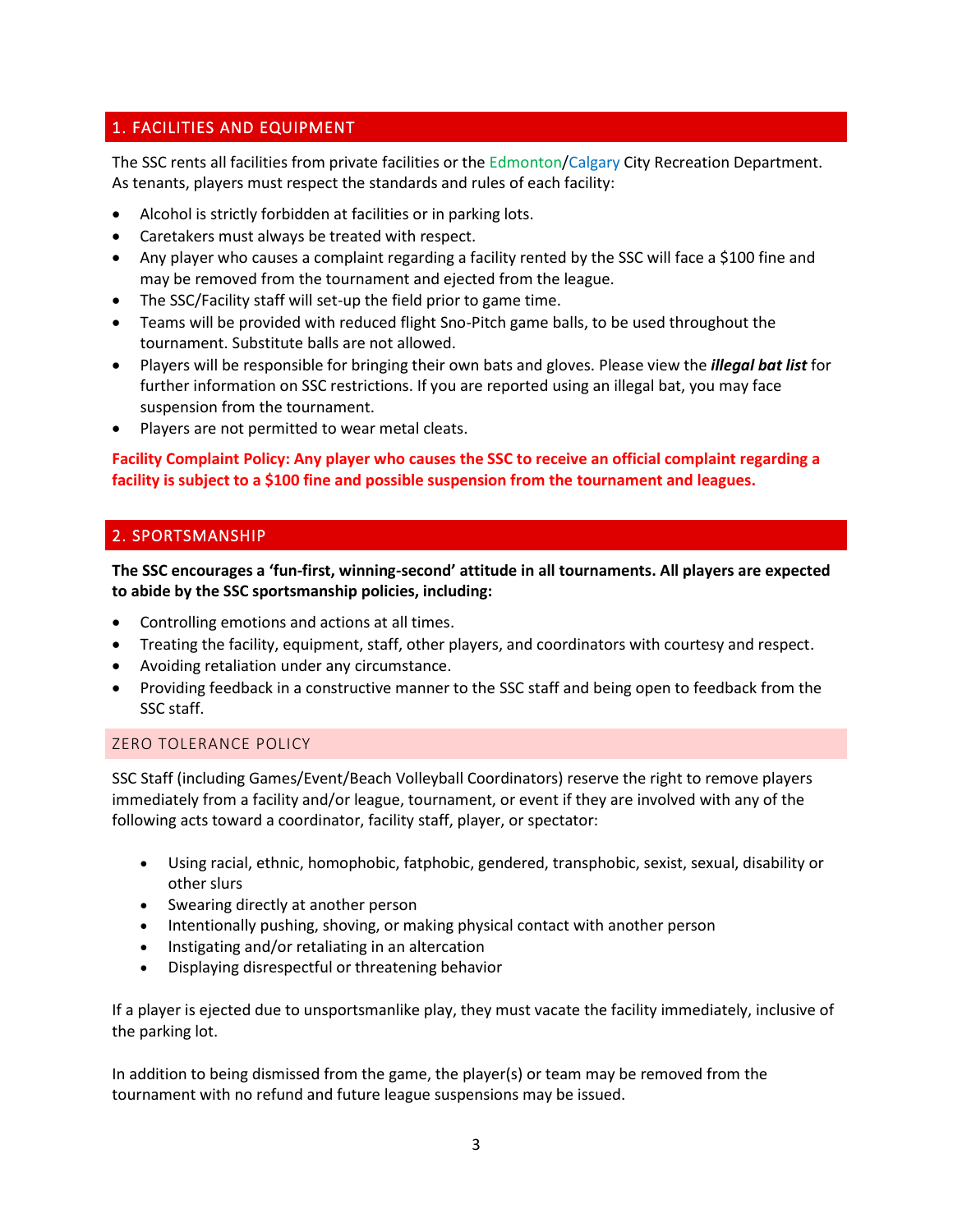### <span id="page-3-0"></span>REPORTING SPORTSMANSHIP CONCERNS

- If during the game there is a concern with the other team, the issue should be addressed respectfully with the opposing Team Captain at the appropriate time (during play on the sidelines or breaks in the game).
- If the issue still seems unresolved at the end of the game, captains should further discuss the issue with the SSC staff and opposing Team Captain.

# <span id="page-3-1"></span>3. ROSTERS

| Format | <b>Total # of Players</b> | Minimum # of F             | Maximum # of M/X          |
|--------|---------------------------|----------------------------|---------------------------|
|        | <b>Required on the</b>    | <b>Players Required on</b> | <b>Players Allowed on</b> |
|        | <b>Field</b>              | the Field                  | the Field                 |
| All    | 10                        |                            |                           |

The SSC welcomes people of all gender identity or expression. Minimum female player requirements are inclusive of anyone who identifies as a female (i.e. players who identify themselves as M and X will not count towards female player minimums).

- All players on the roster must have accepted their MySSC invite prior to the tournament.
- When competing in semi-finals and finals, all players on the diamond must have played at least 1 game with the team during the round robin.

### <span id="page-3-2"></span>DEFAULT MINIMUMS

| Format | <b>Minimum Players to Avoid Default</b> |  |
|--------|-----------------------------------------|--|
| All    | 7 (2 Female)                            |  |

# <span id="page-3-3"></span>4. TOURNAMENT SPECIFIC RULES

### <span id="page-3-4"></span>GAME PLAY EXPECTATIONS

- Before the game, the captains will meet to introduce themselves, discuss field specific restrictions and rules or sportsmanship issues that need to be emphasized.
- Team Captains are to communicate their expectations to each other. At the end of the pre-game meeting, Team Captains are required to communicate all information with their players.
- At the end of the game, all players shake hands and captains meet to discuss any issues with the game.

### <span id="page-3-5"></span>GAME TIMES

- Teams are expected to arrive 15-minutes prior to their scheduled start time in order to warm up.
- **Games are 5 innings or 60 minutes, whichever comes first.**
- Games must always start and end on time.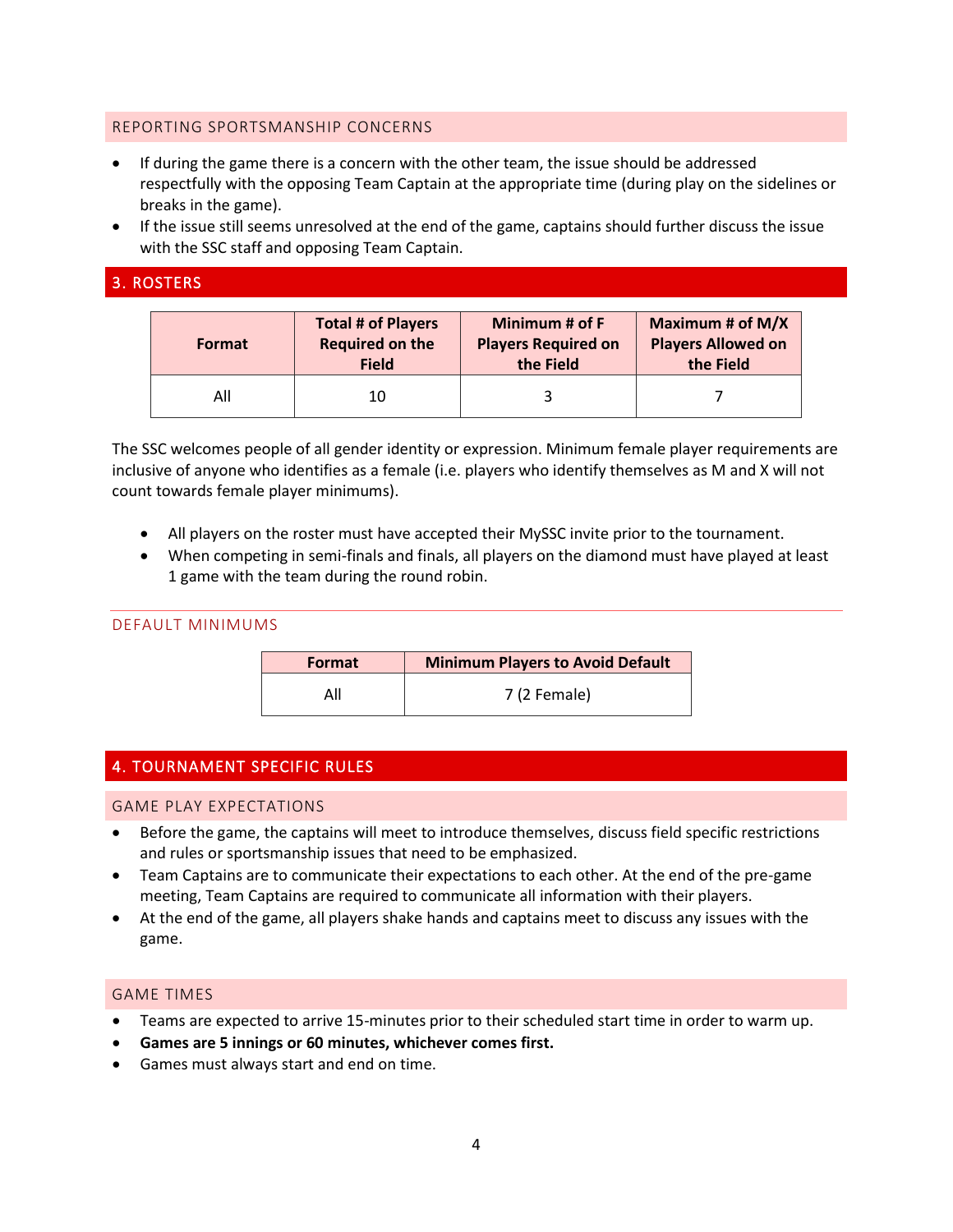# <span id="page-4-0"></span>KEEPING SCORE

- **Round Robin:** A coin toss will determine who the home team is, and therefore which team gets the last bat.
- **Playoffs:** The higher seed is the home team, choosing to field or bat to start the first-inning.
- Both captains will bring a score sheet to every game.
- Teams must track the batter results each inning for their own team, as well as runs scored by the opposing team.
- Please confirm the score with the other captain at the end of each half inning. Confirm the score with the other captain at the end of the game to ensure that both teams report the same score.
- If there is a discrepancy at the end of the game, figure it out at the field so that both teams report the same score to the SSC.
- A team can score a **maximum of 5 runs** in one inning, with the exception of the final inning where there are unlimited runs.
- If the team due to bat in the bottom of the  $7<sup>th</sup>$  inning is leading the game, the game is over and the score will stand as is. There is no situation where this rule does not apply.
	- $\circ$  In the bottom of the 7<sup>th</sup> inning, once the batting team has scored the winning run the game is over. The final score will stand as the winning team winning by 1 run.
- Ties are allowed in the round robin.
- **Mercy** is called and the score freezes if a team is up by 20 or more runs at the conclusion of a fullinning.

### <span id="page-4-1"></span>PLAYOFFS

- There are no ties in playoffs.
- The higher seeded team has the choice to be the 'home' team (bat second), or the 'away' team (bat first).
- If the score is tied at the end of 5 innings, one or more extra innings will be played.
	- o Both teams get a chance to hit using the "International Scoring Rule".
	- o *International Scoring Rule***:** Each team (when hitting) will start with the player who was the final out of the previous inning on  $2<sup>nd</sup>$  base, then proceed as normal from there.

# <span id="page-4-2"></span>PITCHING

- The pitching mound should be  $\sim$ 50-feet from the home plate ( $\sim$ 7-paces). Captains decide on the exact pitching mound location prior to starting the game.
- **All batters will start the at bat with a count of 1 ball and 1 strike.** This will help ensure that games are finishing on time.
- Teams will pitch to their opponents:
	- o Each batter will receive up to 3 strikes and/or 4 balls
	- $\circ$  The pitch must be an underhand toss, between 6 and 12 feet high, or it will be deemed `illegal'
		- The umpire must call `illegal' before the batter makes a play on the ball
		- An `illegal' pitch results in a `ball' in terms of the batter's count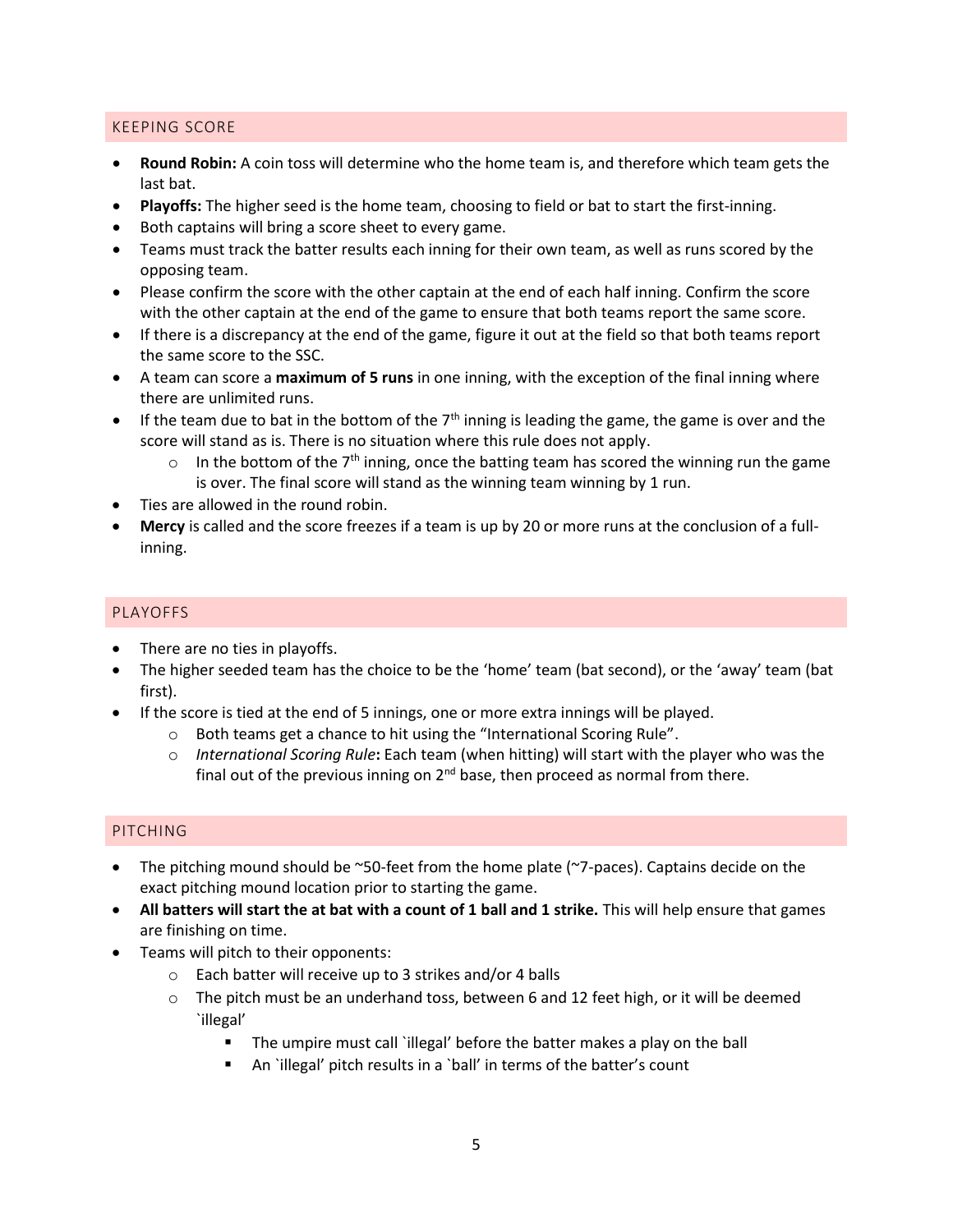- If the batter makes an attempt on the ball, the result of the play cannot be overturned
- o A strike occurs:
	- On a swing and a miss, or on a foul ball
	- If the batter takes the pitch and the ball contacts any part of the strike mat
	- If the ball does not contact any part of the strike mat, but contacts home plate, it is deemed a 'ball'
- $\circ$  If a batter is walked with four straight balls (no strikes) that batter proceeds to second base, and the next batter on-deck may choose between batting or taking an automatic walk to first-base.
	- **•** Previous base-runners will only advance if the walk(s) force them to the next base

# <span id="page-5-0"></span>BATTING

- **All batters will start the at-bat with a count of 1 ball and 1 strike.**
- There is no bunting allowed in any SSC Slo-Pitch division
	- o A half-swing or bunt attempt will result in a strike
- When a player makes contact with the ball, it does not have to pass the pitcher to be live, as long as the batter took a full-swing or attempt at the ball
	- o A half-swing or bunt attempt will result in a strike
- A batter who hits a foul tip or ball with two strikes is `out'
- If a batter steps across, or onto home plate or the strike mat to attempt to hit the ball, they are out
- If the batter touches the ball in fair territory while running to 1st base after making contact, the batter is out

# <span id="page-5-1"></span>FOUL BALLS

- A foul ball exceeding the height of the batter and caught by the catcher is an out
- If the batter makes contact with the ball and it touches the strike mat, it is a foul-tip (strike)
- If the batter makes contact with the ball and it touches home plate and rolls into fair territory, the ball is live
- If the batter makes contact with the ball and it touches any part of their body (including clothing) the ball is a foul-tip (dead ball) and is considered a strike
- A ball can travel over the foul line and return into play before it passes 1st or 3rd base as long as it has not been touched by a defender in foul territory

# <span id="page-5-2"></span>OUT OF PLAY

- Is designated by drawing an imaginary line straight out from the corner / ends of the backstop, parallel to the first or third base line
- A fielder may not travel past the 'out of play' lines to make a play on the ball or to record an out
- If playing on a fully-fenced diamond that has a fence extending from the corner of the backstop (designating the out-of-play line), the ball is:
	- o Live off the fence (remains inside the area of play)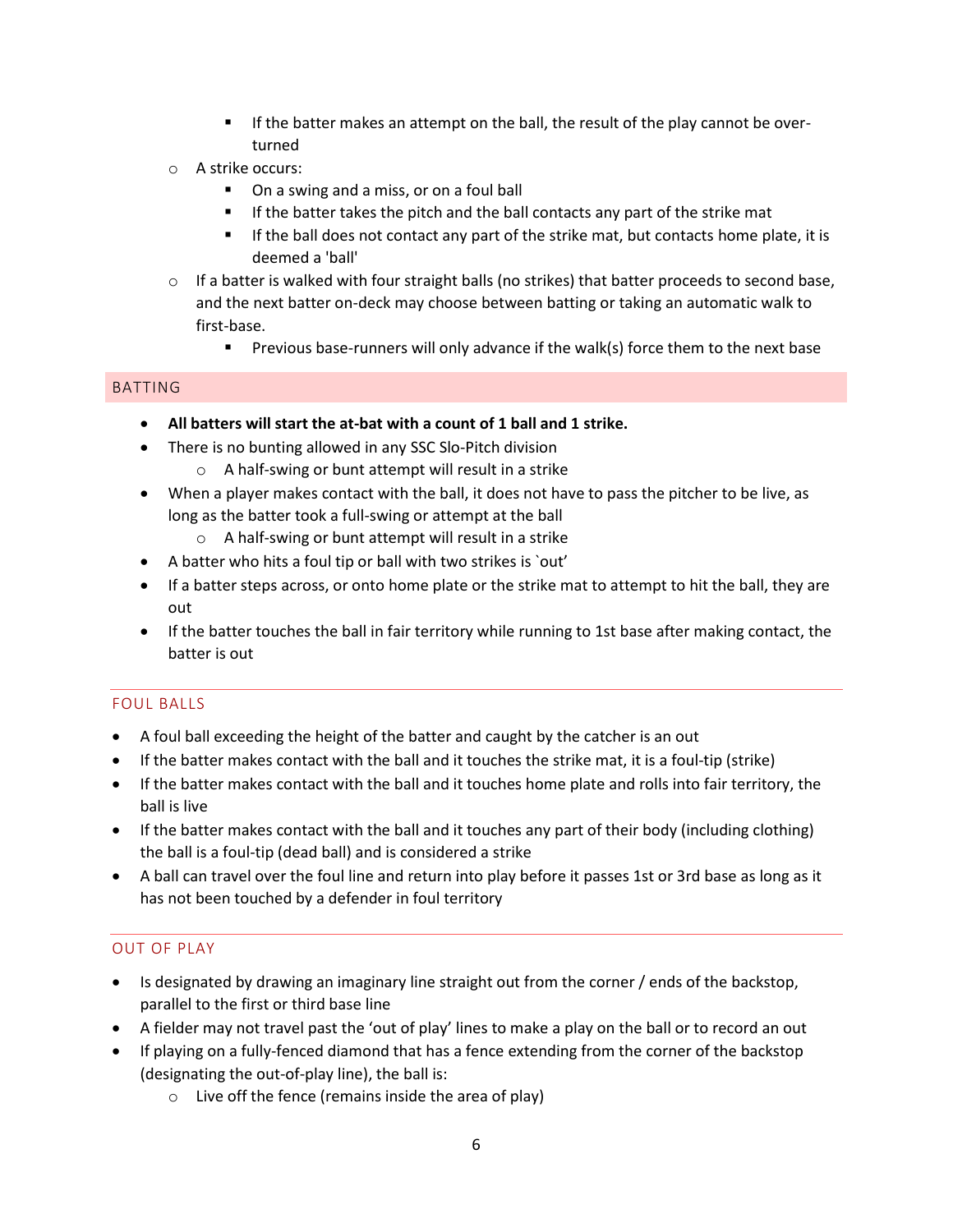o Out-of-play if it travels over the fence or under the fence

### <span id="page-6-0"></span>INFIELD FLY RULE

- Applies if there are less than 2 outs, and;
	- o Runners on 1st and 2nd base
	- o Runners on 1st, 2nd and 3rd base
- `Infield Fly' should be called by the umpire while the ball is in the air
- On a routine pop-fly to the infield the batter is automatically declared out
	- o The infielders do not have to make an attempt to catch the ball
	- $\circ$  This prevents the fielder from dropping the ball in an attempt to force multiple runners out
- The rule does not apply for line drives, or balls that leave the shale infield playing area
- On an infield fly play, a player who is already on base may choose to try to tag-up and advance

# <span id="page-6-1"></span>HOME RUNS

- Each team is allowed **five (5)** out of the park home-runs per game:
	- o Any additional home-runs over 5 are deemed an **out**
	- o *Plus-1 Rule:* If both teams reach the 5 home-run limit;
		- Either team may hit additional home runs; however, no team may ever go more than one home run up on the other team, or the home-run results in an out
	- $\circ$  Only balls that travel over the home run line while in the air will count towards the limit
	- o An inside-the-park home run, or home run resulting from a defensive error will not count
	- $\circ$  If a ball passes the home run line in the air, it automatically becomes a dead ball and cannot be fielded

# <span id="page-6-2"></span>BATTING ORDER

- All players at the game must be listed in the batting order prior to the game starting.
	- $\circ$  A player cannot play in the field during the game if they are not part of the batting order.
	- $\circ$  A player can be part of the batting order, but not play in the field during the game.
- Teams that have more than 10 players must have an extended batting order. There is no limit to the length of the batting order.
- Any additions/changes to the batting order after the start of the game (due to players arriving late, not showing up, etc.) must be discussed with the opposing team and adhere to the guidelines below.
- 3 female players must appear within the first 10 players in the batting order.
	- $\circ$  If only 2 female players are present at the game, every 3<sup>rd</sup> female player spot will result in an automatic out.
	- $\circ$  If a team only has the minimum female player requirement (3), they may construct the batting order repeating the present female players as needed, to ensure the batting order rules can be followed.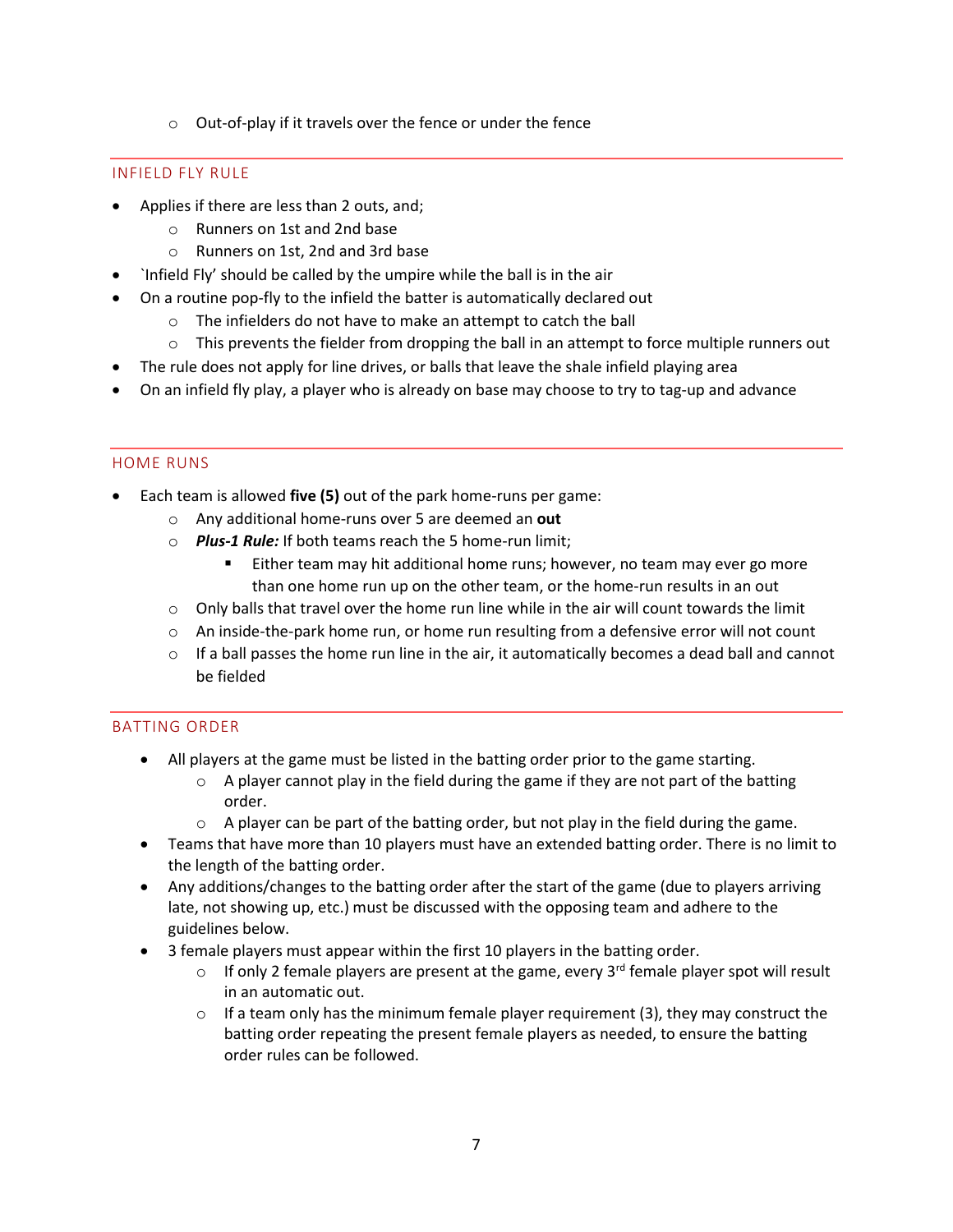• 3 players of the same gender can only bat in a row one-time in the batting order, including the carry-over from the bottom of the order to the top. Review the chart on the next page for some batting order examples.

| # of Players in<br><b>Batting Order</b> | # of Female<br><b>Spots Needed</b> | <b>Suggested Legal Batting Order</b>                                                   |
|-----------------------------------------|------------------------------------|----------------------------------------------------------------------------------------|
| 10                                      | 3                                  | P1-F-P2-P3-P4-F-P5-P6-F-P7<br>P1-P2-F-P3-P4-P5-F-P6-P7-F<br>P1-P2-P3-F-P4-P5-F-P6-P7-F |
| 11                                      | 4                                  | P1-F-P2-P3-F-P4-P5-F-P6-P7-F<br>P1-P2-F-P3-P4-F-P5-P6-F-P7-F                           |
| 12                                      | 4                                  | P1-P2-F-P3-P4-F-P5-P6-F-P7-P8-F                                                        |
| 13                                      | 4                                  | P1-P2-F-P3-P4-P5-F-P6-P7-F-P8-P9-F<br>P1-P2-P3-F-P4-P5-F-P6-P7-F-P8-P9-F               |
| 14                                      | 5                                  | P1-P2-F-P3-P4-F-P5-P6-F-P7-P8-F-P9-F                                                   |
| 15                                      | 5                                  | P1-P2-F-P3-P4-F-P5-P6-F-P7-P8-F-P9-P10-F                                               |

# **Batting Order Examples:**

### <span id="page-7-0"></span>BASE RUNNING

- Lead-offs or stealing bases are never permitted in SSC Slo-Pitch Tournaments
	- $\circ$  The runner is `out' if they leave the bag before the batter makes contact with the ball
- A runner is out when they fail to re-touch their base after a fair or foul ball is caught, before the runner or the runner's base is tagged by a fielder in possession of the ball
	- $\circ$  Tagging up and running (after the catch is made) on fair or foul a fly ball is permitted
- When running to 1st base:
	- o The runner may only contact the orange safety base beside 1st base
		- **■** If the runner touches any part of the white 1st base then they are out
	- o The fielder may only contact the white 1st base
		- **EXT** If the fielder touches any part of the orange safety base, the runner is safe
	- o The exception is if the runner is rounding 1st base on a multi-base hit:
		- In this case the fielder must move out of the base path and allow the runner to round the base unobstructed and the runner can make contact with the white 1st base
- A runner may not run out of the baseline to avoid a tag, or they will be called `out'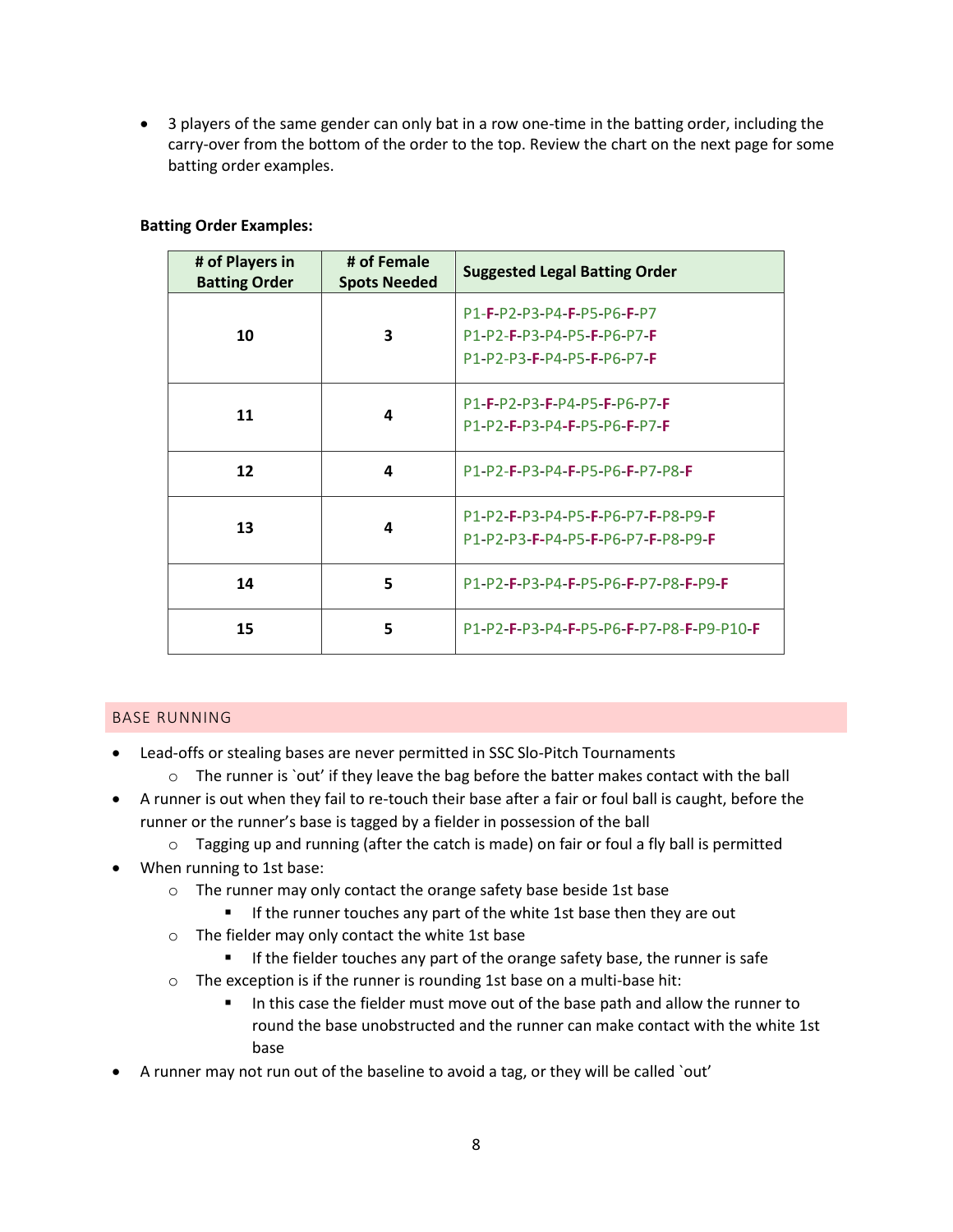- o *Exception:* When running from 3rd base towards home plate the runner is to keep outside of the baseline and is considered safe if they pass the [home-plate](file://///csscdc01/D/Leagues/Rules/(the%20first%20base%20line%20is%20extended%20beyond%20home%20plate%20towards%20the%20backstop)) line (one foot on the ground past the line) before the catcher has the ball while touching home plate
	- **■** If the base runner touches the home plate while attempting to score it is an automatic out
- A commitment line will be drawn halfway between 3rd base and home plate
	- $\circ$  Once a runner passes this line, they must proceed home (cannot run back to 3rd base)
- Sliding into 2nd or 3rd base is permitted
- Sliding into home is never permitted
- Sliding into 1st base is only allowed if the runner is returning to 1st base after rounding the base
- If the third out occurs on a fly-ball the inning is over; any runs that scored on the play do not count
- If a runner scores before a non-forced third out is made, the run will count
- **Pinch Running**:
	- o Pinch runners are allowed only for injured players
	- $\circ$  The pinch runner must be the last out of the same gender as the player that they are running for
	- o The pinch runner must start from behind the plane of home plate

# <span id="page-8-0"></span>FIELDING

- A full team on the field consists of 10 players: *a pitcher, a catcher, 4 infielders, 3 outfielders, and a rover*
- The defence may tag a base runner on their way to 1st base, or between the other bases
	- o Tagging of a runner is not required on 'force' plays
		- In a force situation, with a runner having to advance to the next base, a fielder may tag either the base in which the runner is being forced to, or the runner
	- o Tagging of a runner is required on all non-force plays
	- $\circ$  Tagging must occur with the hand that the ball is securely placed in (glove, or non-glove hand)
	- o Tagging is not permitted between the commitment line and home plate
		- To record an out at home, the catcher cannot tag the runner, instead they must touch home plate (not the strike mat) while in complete possession of the ball
- The **respect line** applies in all divisions:
	- o *Infielders* cannot pinch in, they must stay along or behind the base line until contact is made
	- o *Outfielders* must remain behind the marked outfield respect line until contact has been made

# <span id="page-8-1"></span>**OVERTHROWS**

- If an overthrow occurs on a play and the ball remain in play, it is live
- If an overthrow occurs on a play and the ball rolls out of play:
	- o **All runners can advance one base beyond the base they were travelling towards**
		- If the runner had rounded 1st base or was travelling towards 2nd base at the time, they will be awarded 3rd base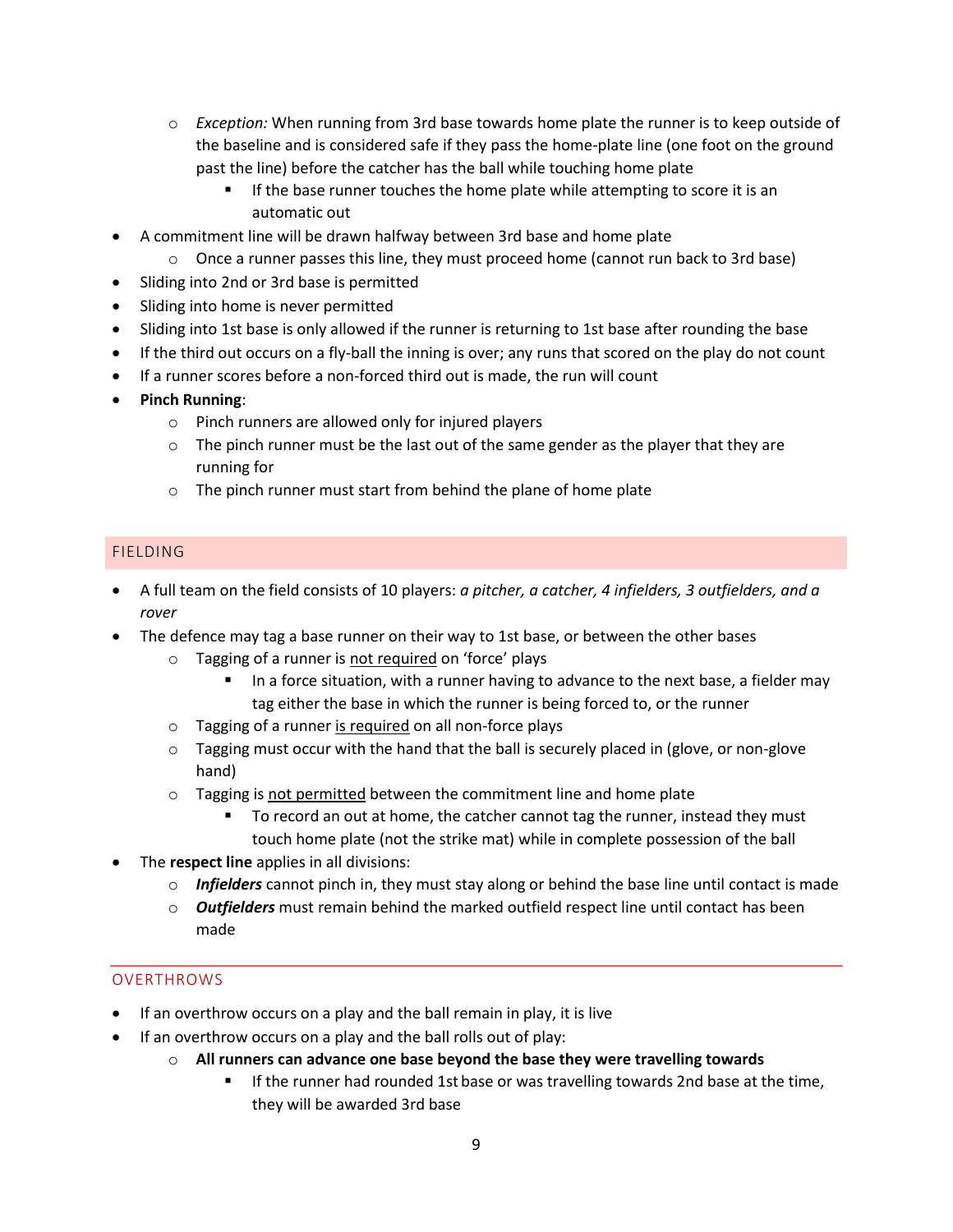**■** If the runner had rounded 2nd base or was travelling towards 3rd base at the time, they will proceed home

# <span id="page-9-0"></span>INTERFERENCE

- There are two kinds of interference:
	- o *Offensive interference:*
		- A base runner will be called `out' if they make contact with a fielder, yell at a fielder to distract them, or screen them from making a clear play
		- **■** If interference from a base runner clearly prevented an out from being made on another base runner, both runners will be called out
	- o *Defensive interference:*
		- A fielder may not block the base with their foot or body
		- **E** A fielder may not stand in the base path unless they are making a play on the ball
		- In a case where defensive interference occurs, the runner will be considered safe, or will be awarded the base that they were travelling towards
- Interference is difficult to call and players are expected to avoid interference or body contact at all costs
- If the sides are not in agreement on the call, there is an option to re-play the at-bat
	- $\circ$  Base runners will return to the bases they were at prior to the hit, and the batter will resume the count from where it was prior to making contact

### <span id="page-9-1"></span>UMPIRING

- All SSC games are self-officiated
- The batting team will supply the umpires
	- o A home-plate umpire is mandatory and will call balls, strikes, and outs
		- The umpire should be a player with a high level of rule knowledge
	- o 1st and 3rd base umpires are not mandatory, but are highly encouraged
- If an umpire makes the wrong call, the two captains should quickly agree on a resolution

# <span id="page-9-2"></span>5. REPORTING AND STANDINGS

After each game, both captains must ensure that the scores are written on the appropriate standings print-outs provided by the SSC. Teams that do not report scores will receive a zero for that game/match.

### <span id="page-9-3"></span>HOW TEAMS ARE RANKED

At the end of the round robin, teams will be ranked based on the criteria below:

- 1. Matches won (2 pts.), lost (0 pts.) or tied (1 pt.).
- 2. Point differential (total points for minus total points against).
- 3. Results in the match versus the team you are tied with (if applicable).
- 4. The SSC staff will flip a coin to determine who places higher.